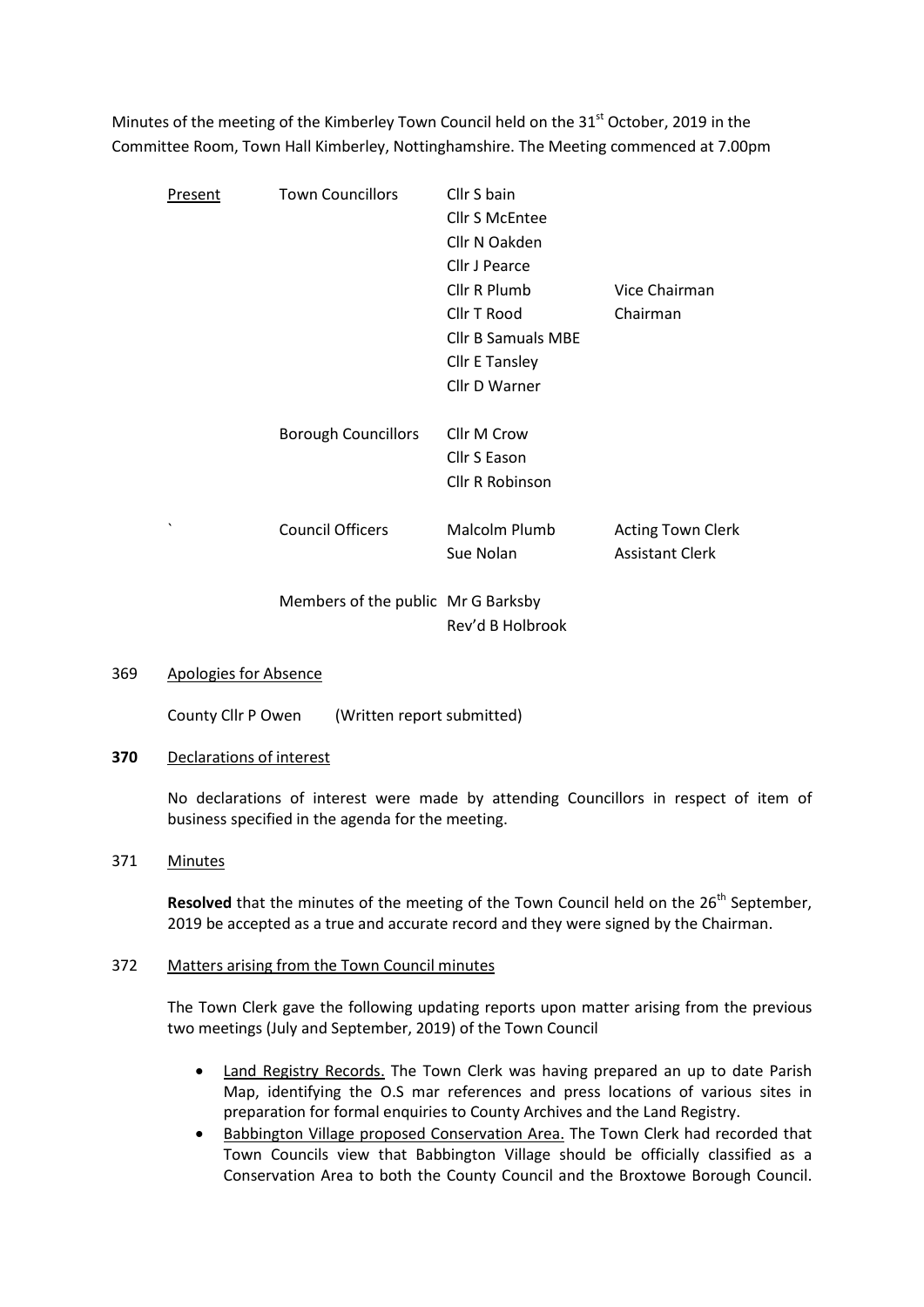The Borough Council had replied that the Borough Council's Conservation Advisor was investigating the designation criteria, and will be making a site visit shortly to undertake a detailed assessment.

- Noise Complaint. The Town Clerk has written to the People concerned requesting a lower volume of played music to be applied during sessions in the Town Hall.
- Nine Corners Junction/ Flooding incident, Eastwood Road. The Town Clerk has advised the Borough Council of the Town Council view concerning access from a proposed new development area (ei. The access should be to the Nine corners location as was originally proposed). He had also expressed the Town Councils concerns in relation to the serious flooding incident and inadequacy of the Sewerage system which occurred on the  $24<sup>th</sup>$  September 2019 on the main Road opposite the Borough Councils Maintenance Depot, Eastwood road. He has requested the County Council and the Severn Trent Water Authority to carry out a complete review of the adequacy of both systems.
- Quality/maintenance of the Town Councils summer floral hanging Baskets. The Town Clerk had obtained details of the Contractor who supplies and maintains a similar service for a neighbouring Community.
- Kimberley Miners Welfare Football Club. The Town Clerk has advised the Club of the Town Councils agreement to their requesting approval for a drinks licence.
- Town Council Web Site. Work has now started in updating the Town Councils web site. The up to date list of Town Councillors, Town Council Staff, and "forthcoming Events" have now been added. Town Council agenda and minutes for the current year have also now been sent for inclusion. Further work will continue.
- Police Community Liaison. The Town Clerk has received information upon current arrangements for "Local Policing Priority Setting Meetings" to be held quarterly at the Broxtowe Borough Councils Offices. Projected dates are  $31<sup>st</sup>$  December, 2019,  $31<sup>st</sup>$  March, 2020, 3oth June 2020, and 30<sup>th</sup> September 2020.

After discussion, the meeting noted the above reports.

# 373 Borough and County Councillor Reports

- Borough Councillor S Eason provided reports upon Brewery Wood Development site, the Leisure Centre Survey, housing planning sites, preservation (as far as possible) of existing tree plantations and action being taken in respite of a fire hazard caused by a local Resident.
- Borough Councillor R Robinson provided reports upon Christmas lights arrangements, Knowle Park development, Business Forum meetings and the recent flooding incident in Kimberley mentioned earlier
- County Councillors P Owens written report had been circulated with the agenda papers for the meeting. This included references to the recent flooding incident, Residents parking schemes, re surfacing of roads and traffic regulation orders.

After discussion, the Town Council thanked the Borough and County Councillors for their reports and NOTED their contents.

# 374 Public Question Time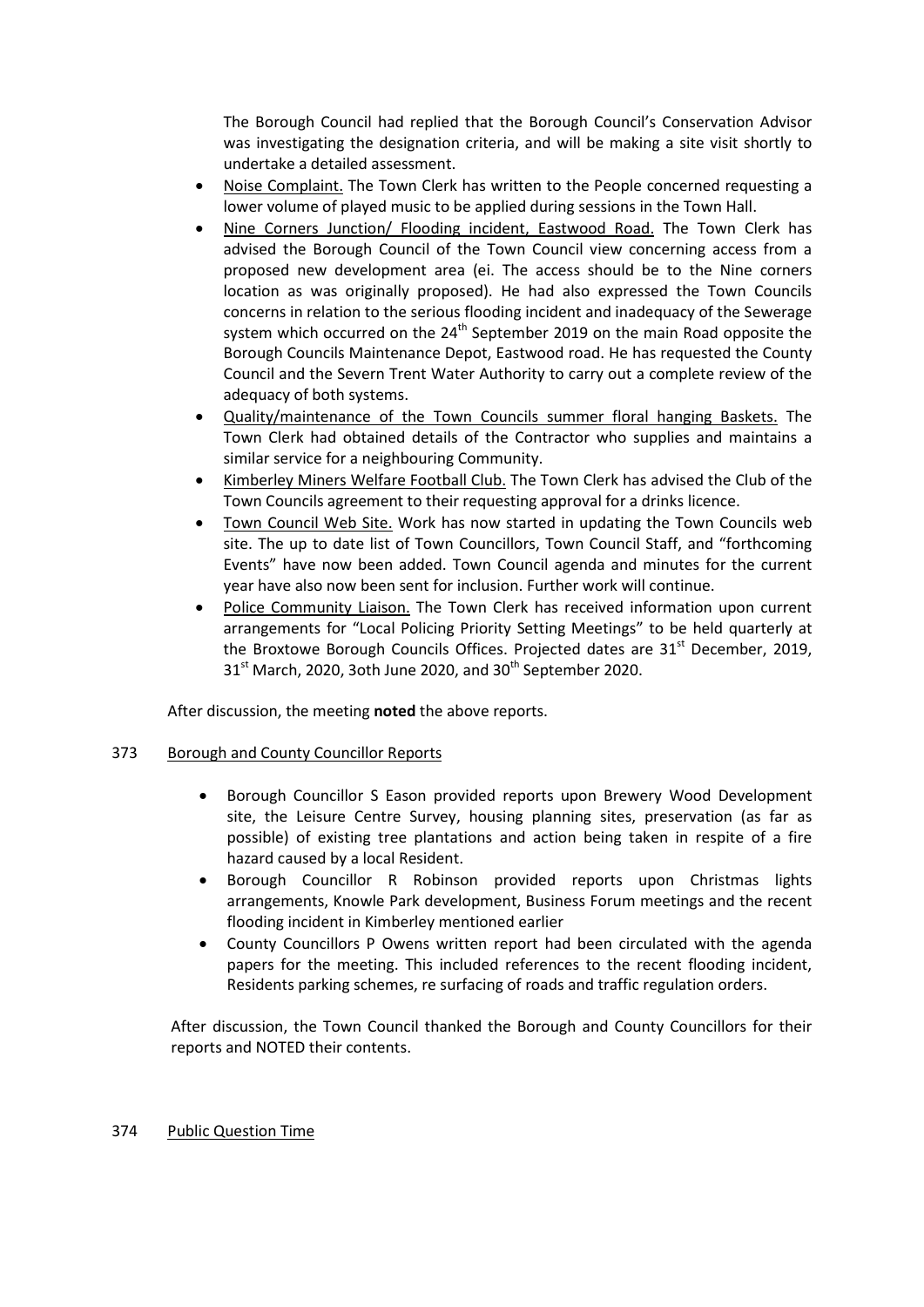(This being an open session for public participation, the Town Councils Standing Orders are temporarily suspended for the duration of this single item of business)

- Rev.d Barbra Holbrook referred to recent claims upon possible new development on Holy Trinity Church Lands, which it is claimed might be over a former Burial Ground site near to the Church. Rev.d Holbrook made it very clear that former burial ground sites were NOT being proposed for any development. Mr Barksby claimed the contrary view. The Town Clerk had confirmed from the Borough Councils Planning Officer that no such application had been made, and that if such a proposal is made in the future, it is a general planning requirement to have the site formally surveyed to confirm the absence of human remains before any application is considered. After a somewhat heated discussion, the Town Council Chairman ruled that sufficient attention had been given to this matter; appropriate assurances had been given and closed the discussion on this matter.
- The Town Clerk referred to previous concerns expressed during a recent Public Question Time in relation to dysfunctional bus information signs (notable the local no 27 bus) in Kimberley. He understood that some bus drivers had expressed the view that the "Real Time Bus Information" system was not 100% accurate because it was handling traffic information from a number of different Bus Operators all of whom were using different bus designs and ages, with varying (bus) on board location signal systems. Clearly, this is an involved question and the Town Clerk will be looking into this question further.

# 375 Planning applications.

The Town Clerk reported that no new major development proposals for Kimberley had been listed in the Borough Council's weekly lists of planning applications received. NOTED

## 376 Babbington Village Fire Hazard.

This item has been dealt with by Borough Councillor S Eason in his report earlier under minute number 373.

#### 377 Precinct CCTV Parking Charges.

The Councils Assistant Clerk reported that following a complaint concerning new parking restrictions for the Shopping Precinct, she had e mailed the Operators of this new rule ("Smart Parking Company"), requesting further information. A reply is awaited. NOTED

# 378 Air Conditioning/CCTV at the Chapel

The Town Council Chairman, Cllr Trevor Rood reported that listed building approval had now been applied for and a response is awaited. **NOTED.** 

#### 379 School House Ground Floor Flat

The Councils Assistant Clerk reported that the advertisement for this vacant accommodation had been ordered and will be featured in the next edition of the local newspaper. NOTED

#### 380 Payment Schedule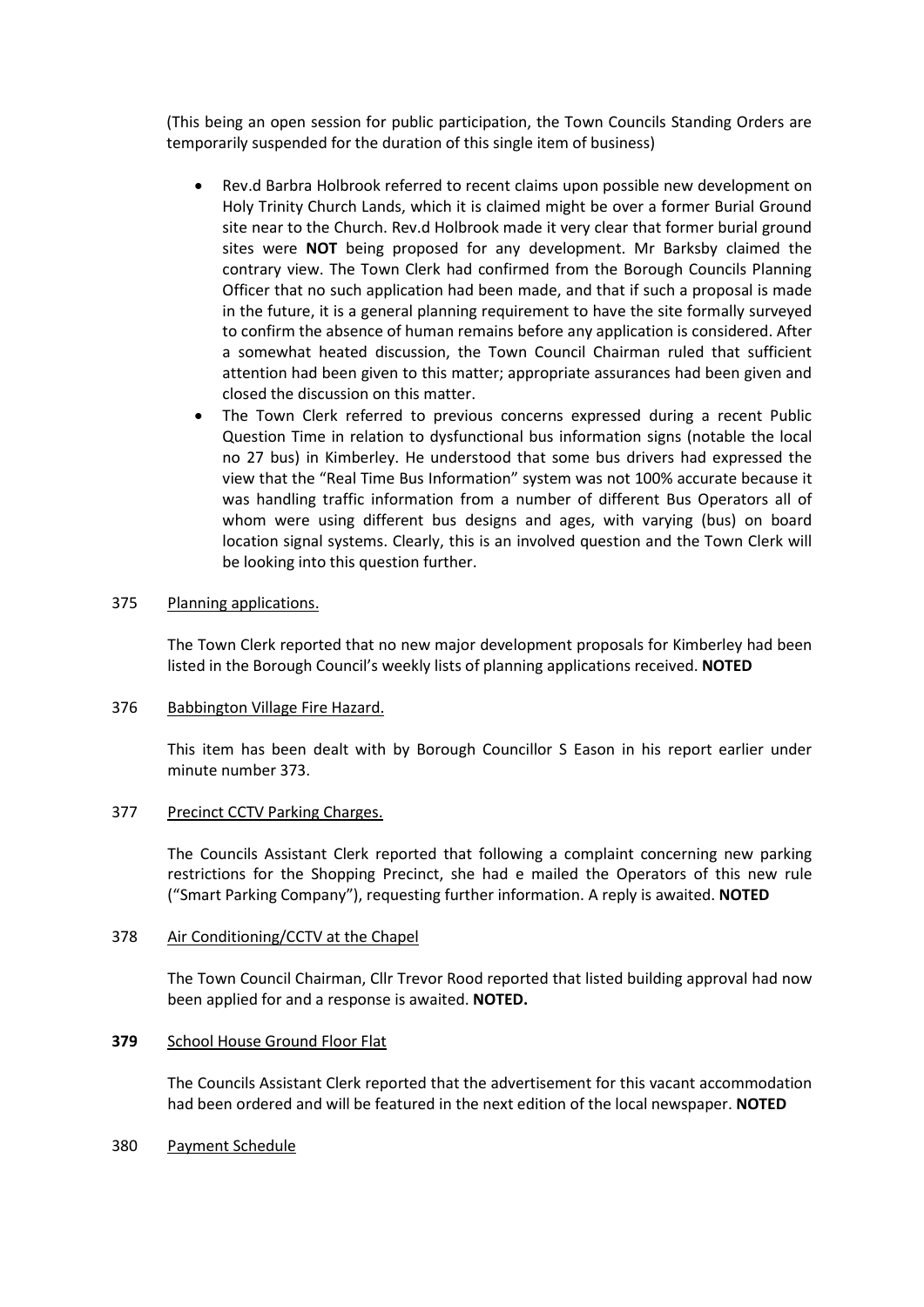The Councils Assistant Clerk circulated the following schedule of payments due from the Town Council.

| <b>DATE</b> | <b>NAME</b>                 | <b>AMOUNT</b>                    |        |
|-------------|-----------------------------|----------------------------------|--------|
|             |                             |                                  | £      |
| 11.09.19    | ELLIOTT TURF                | <b>BOWLS SOIL</b>                | 207.60 |
| 30.09.19    | M ROOD                      | CHAPEL ATTENDANCE                | 200.00 |
| 09.09.19    | <b>HSC</b>                  | <b>NAPPY BINS</b>                | 72.60  |
| 12.09.19    | <b>MIDSHIRE</b>             | <b>COPY COST</b>                 | 47.58  |
| 05.08.19    | <b>EAST MIDLAND ON LINE</b> | <b>REMOTE BACK UP</b>            | 71.96  |
| 07.10.19    | <b>W DALEY</b>              | <b>GRASS CUT/LEGIONAIRE TEST</b> | 90.00  |
| 19.08.19    | <b>HURRELLS</b>             | <b>BOWLS SEED</b>                | 297.00 |
| 16.09.19    | <b>KARL DOUGHTY</b>         | PH WINDOW CLEAN                  | 25.00  |
| 27.09.19    | T ROOD                      | <b>CHAPEL HALLOWEEN EXPENSES</b> | 159.80 |
|             |                             |                                  |        |

1171.54

The Meeting resolved to approve the above payments

## 381 Correspondence

Kimberley Miners welfare Football Club. The Town Clerk reported that in thanking the Council for granting approval to the Club making an application for a drinks licence, the Club had expressed concerns over the need to provide additional netting on the bungalow side of the Stag Recreation Ground. This was in order to prevent footballs landing on neighbouring residential properties. The estimated cost was approx. £1,500 for poles and netting. Planning consent would not be needed since this may be regarded as "Temporary" by the Planning Authority.

During the ensuing discussion, it was proposed and seconded that since the site comes under both the ownership and maintenance of the Town Council, the Council should meet the full cost of this need. The proposal was put to the meeting, that subject to the final details/costs being approved by the Council, the Town Council meet the full cost of the equipment, with the Football Club carrying out all works of erection and dismantling the posts and netting in an orderly and safe manner.

Upon the motion being put to the meeting it was so RESOLVED by 5 votes for and 1 abstention.

#### 382 Appointment of a (Standing) Finance Committee. (Membership/Chair/Roles)

The Town Clerk reported that the Town Councils current standing Orders require that the appointment of Standing Committees, the Committee Chair, its membership and roles shall be formally decided by the full Town Council and recorded in the minutes.

After a full discussion, it was therefore resolved as follows

 That a new standing Committee be formed with immediate effect, named "Finance Committee"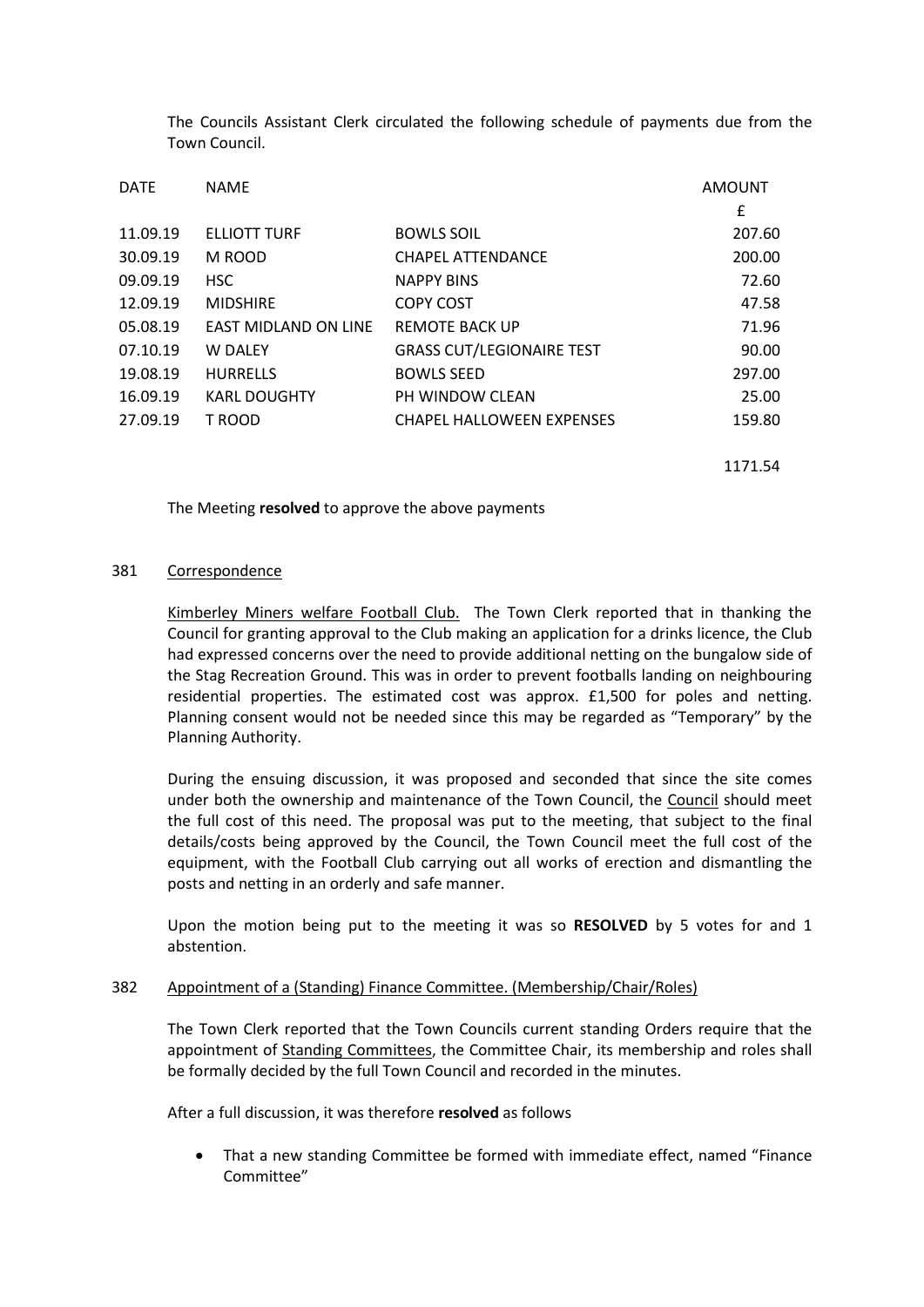- That the Chairman of the Committee for the current financial year shall be Cllr J Dymond
- The membership of the Committee to be: Cllr S Bain, Cllr K Boettge (Vice Chair), Cllr J Dymond (Committee Chair), Cllr T Rood, and Cllr E Tansley
- Assistant Clerk Sue Nolan to officiate, supported by Town Clerk as required
- Role of the Finance Committee to be defined by the Committee Chairman with advice from Council Officers.

## 383 Grant Requests

The Assistant Clerk reported that the following requests for grants had been received.

- 1. Broxtowe Cultural Service. Kimberley Play Day 2020. Grant of £2,000 requested towards the cost of funding this event. After discussion, it was agreed to request further information concerning other contributions from neighbouring areas.
- 2. Williams Bodycare. Grant of £50 requested towards the cost of developing a business in handmade cosmetics. After discussion it was agreed not to approve the request. Reason, Lack of direct benefit to local community and to avoid establishing a new policy contrary to Financial Regulations

## 384 Clerks report

The Assistant Clerk gave updating reports upon the following items.

- Millfield Allotments. 1 currently vacant Noted
- Millfield Allotments. Overgrown Tree/hedges. Agreed, Obtain advice from the Borough Council's trees advisor.
- Knowle Park Play equipment. Work completed. Now open for use. Noted
- Items for consideration at the forthcoming Budget Review Meeting. Policies for earmarked reserves, contingency reserves and general reserves. Noted

# 385 Dates of next meetings

| Neighbourhood Planning.                 | Thursday 7 <sup>th</sup> November, 2019 TBC                                   |
|-----------------------------------------|-------------------------------------------------------------------------------|
| <b>Recreation/Parish Committee</b>      | Thursday 14 <sup>th</sup> November 2019                                       |
| <b>Finance Committee</b>                | Thursday 21 <sup>st</sup> November 2019                                       |
| <b>Full Town Council</b>                | Thursday 28 <sup>th</sup> November 2019                                       |
| <b>Standing orders Advisory Meeting</b> | TBC.                                                                          |
|                                         | (Standing orders review Financial Requistions review devolved responsibilitie |

# (Standing orders review, Financial Regulations review, devolved responsibilities etc.)

# 386 Exclusion of the Public and Press.

It was RESOLVED that, under section 100A of the Local Government Act, 1972, the public and press be excluded from the meeting for the following items of business, on the grounds that it involves the likely disclosure of exempt information as defined in para. 1 of Schedule 12A of the Act. The exempt items relate to staffing issues and a contractual decision.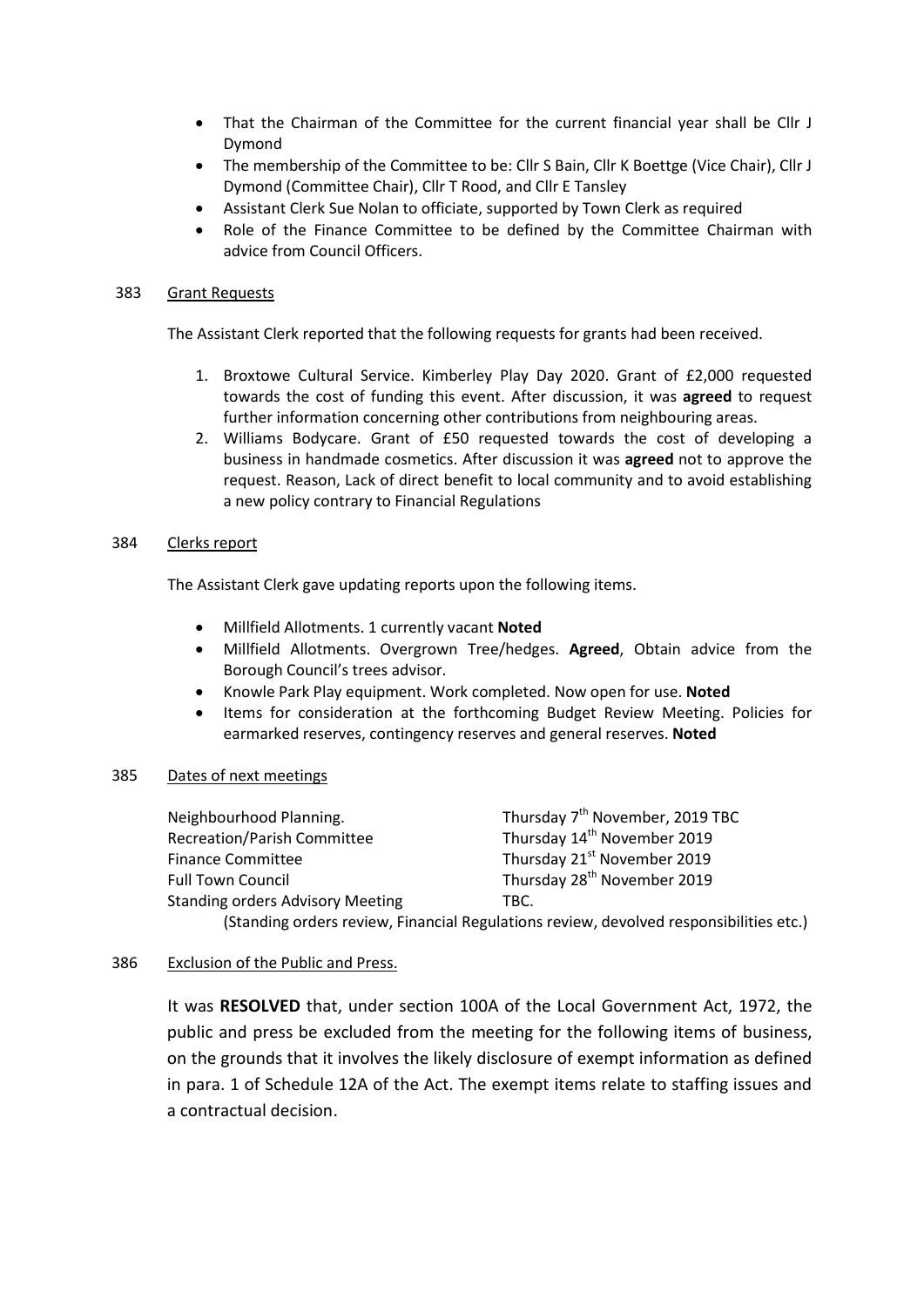(Note; Any decisions taken by the Town Council under these items of business are recorded in a confidential attachment to these minutes, available only to Town Councillors and Town Council Officers. A copy of this attachment is retained in the Town Council Formal minutes record as a confidential paper.

The Chairman of the Town Council thanked the members of the public and the County and Borough Councillors for their attendance and they all left the meeting at this point.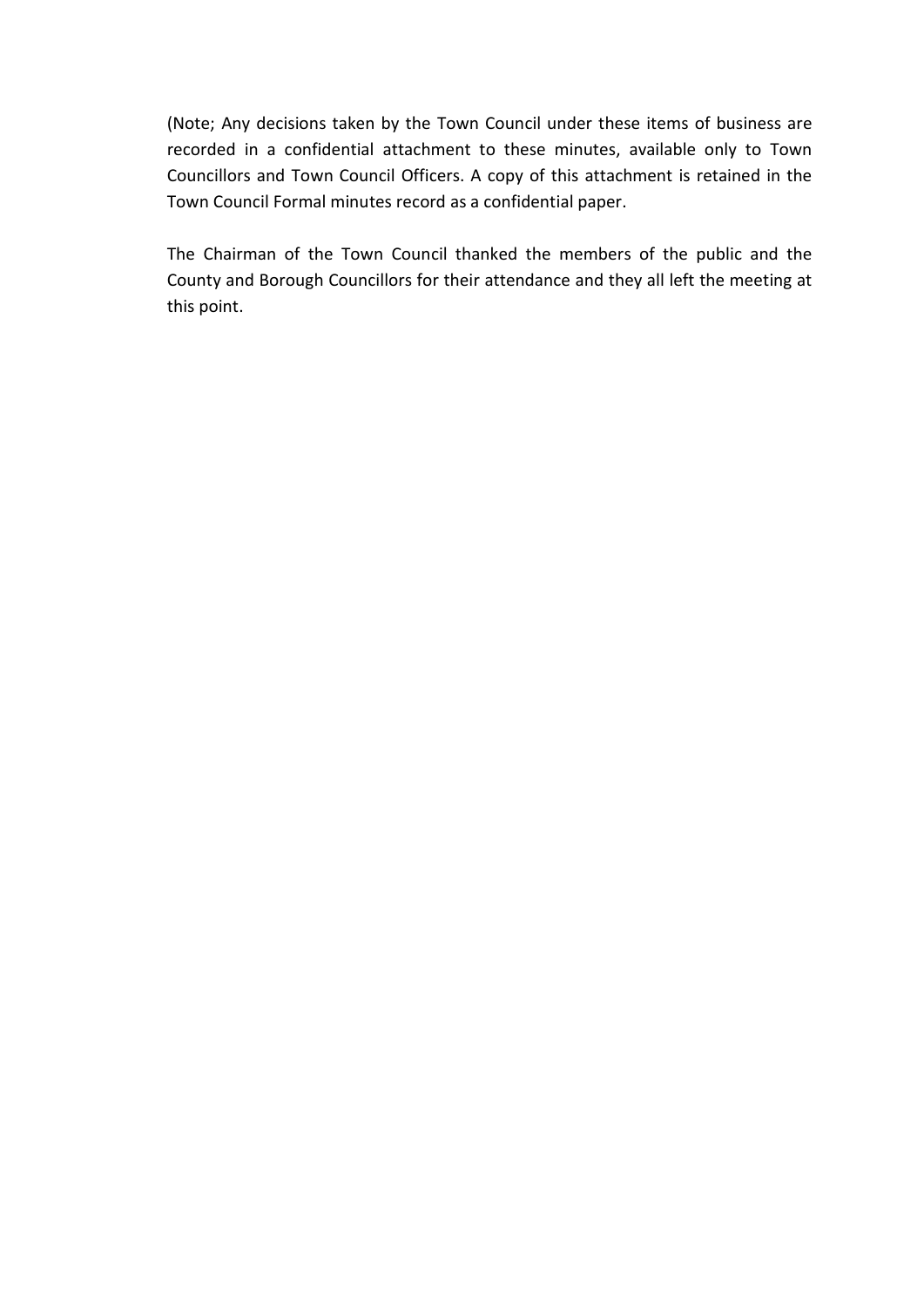# Kimberley Town Clerk

# CONFIDENTIAL ATTACHMENT TO TOWN COUNCIL MEETING MINUTES 31st October 2019

# (For Town Councillors and Town Council Officers only)

# 387 Town Hall/Stag Recreational Pavilion. Structural Survey Quotations.

Circulated with the agenda papers for the meeting, the Town Clerk provided a report with details of three proposals/quotations from Professional Building Structural Surveyors for carrying a full structural survey of both buildings. The Companies concerned, with their quoted costs were, as follows.

| <b>GNA Surveyors Ltd</b>          | £2,300 |
|-----------------------------------|--------|
| <b>Gaskell Building Surveyors</b> | £4,320 |
| Vinden Partnership                | £5,920 |

All Quotations had been made available for Town Councillors examination before the meeting. The Town Council Chairman, Vice Chairman and Cllr J Dymond have inspected the quotations. The Town Clerk recommended the Town Council to consider one of the submitted quotations and gave his reasons for doing so.

After a full discussion, the Town Clerks recommendation, with reasons, was put to the meeting. By a vote of 6 (six) FOR and 1 (one) abstention, it was resolved to accept the quotation from Vinden Partnership for a FULL structural survey of both buildings at the estimated cost given above. The Town Clerk is authorised to make the necessary arrangements.

# 388 Notice Boards report/quotation

The meeting considered a report, with recommendations from Cllr J Dymond upon required improvements to the Town Councils notice boards. In order to provide an idea of the likely cost, Cllr Dymond had obtained one quotation for one replacement Notice board. This was reported to the meeting.

After discussion, it was resolved to seek additional quotations for replacement boards for the Town Councils consideration, in accordance with the Councils Financial regulations.

# 389 Claim against the Town Council from a former Employee